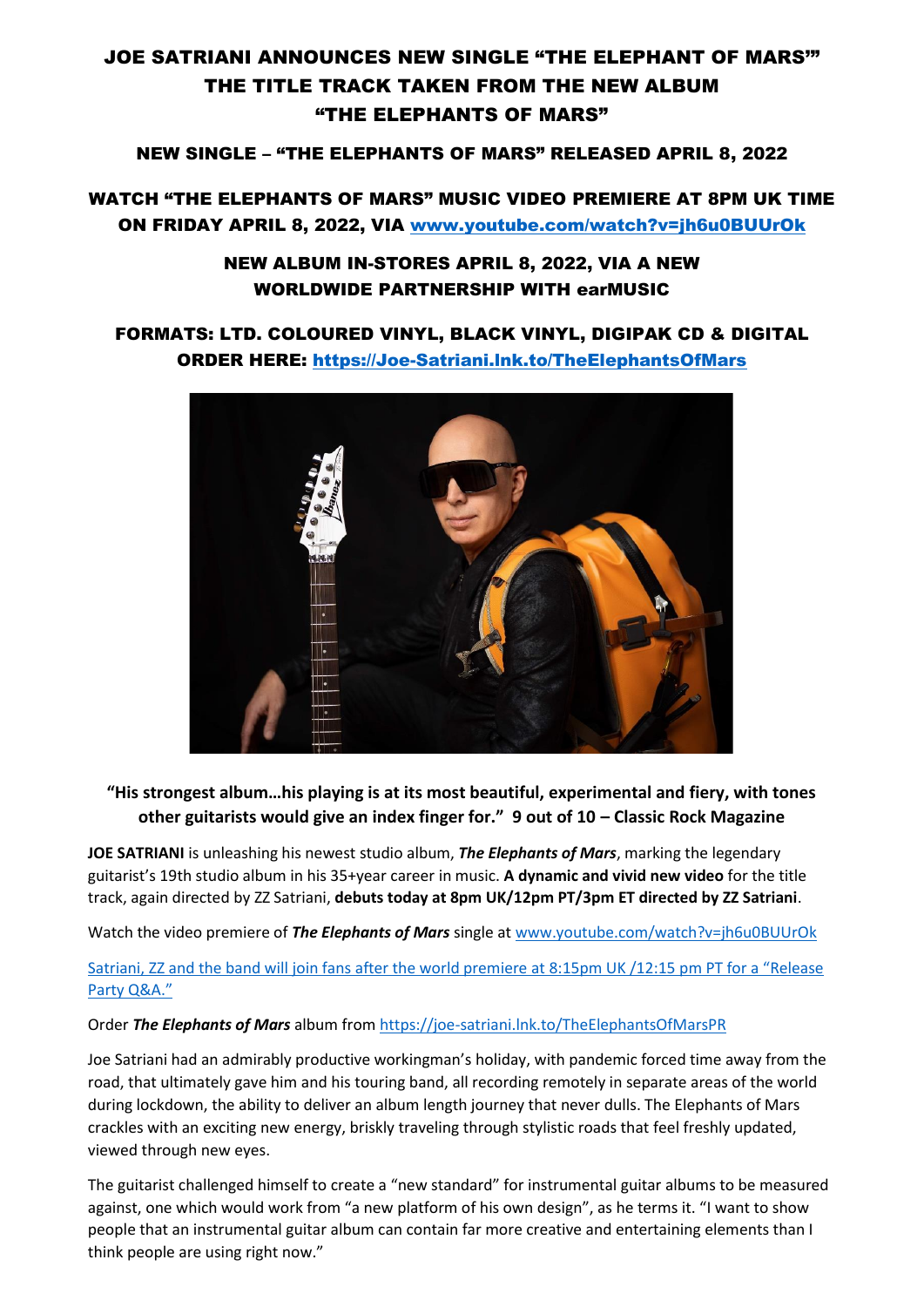In 2020 with all time constraints removed, The Elephants of Mars truly represents the album that Satriani himself hoped he could deliver with his band. "We did everything. We tried the craziest ideas. And we entertained every notion we had about turning something backwards, upside down, seeing what could happen."

For over three decades, the guitar virtuoso has traveled the world, playing to sold-out crowds as both a headliner and as founder of the all-star "G3" guitar extravaganza. Satriani's studio and live recordings have sold more than 10 million copies worldwide to date and of his many solo albums, two have gone platinum and four others went gold, with 15 Grammy nominations between them. His side project, Chickenfoot, featuring former Van Halen frontman Sammy Hagar, former bassist Michael Anthony and Red Hot Chili Peppers' drummer Chad Smith saw their debut album certified gold and their second studio album debuted at #9.

Satriani's touring band is **Kenny Aronoff** (drums), **Bryan Beller** (bass) and **Rai Thistlethwayte (**keyboards)



### **TRACKLISTING**

- **1. Sahara**
- **2. The Elephants of Mars**
- **3. Faceless**
- **4. Blue Foot Groovy**
- **5. Tension and Release**
- **6. Sailing the Seas of Ganymede**
- **7. Doors of Perception**
- **8. E 104th St NYC**
- **9. Pumpin'**
- **10. Dance of the Spores**
- **11. Night Scene**
- **12. Through a Mother's Day Darkly**
- **13. 22 Memory Lane**
- **14. Desolation**

**FORMATS:** CD Jewel case, Ltd. CD Digi sleeve (incl. 14 images created by the artist himself), 2LP Gatefold, Ltd. 2LP Gatefold Orange, Ltd. 2LP Gatefold Purple, Ltd. 2LP Gatefold Pink, Digital.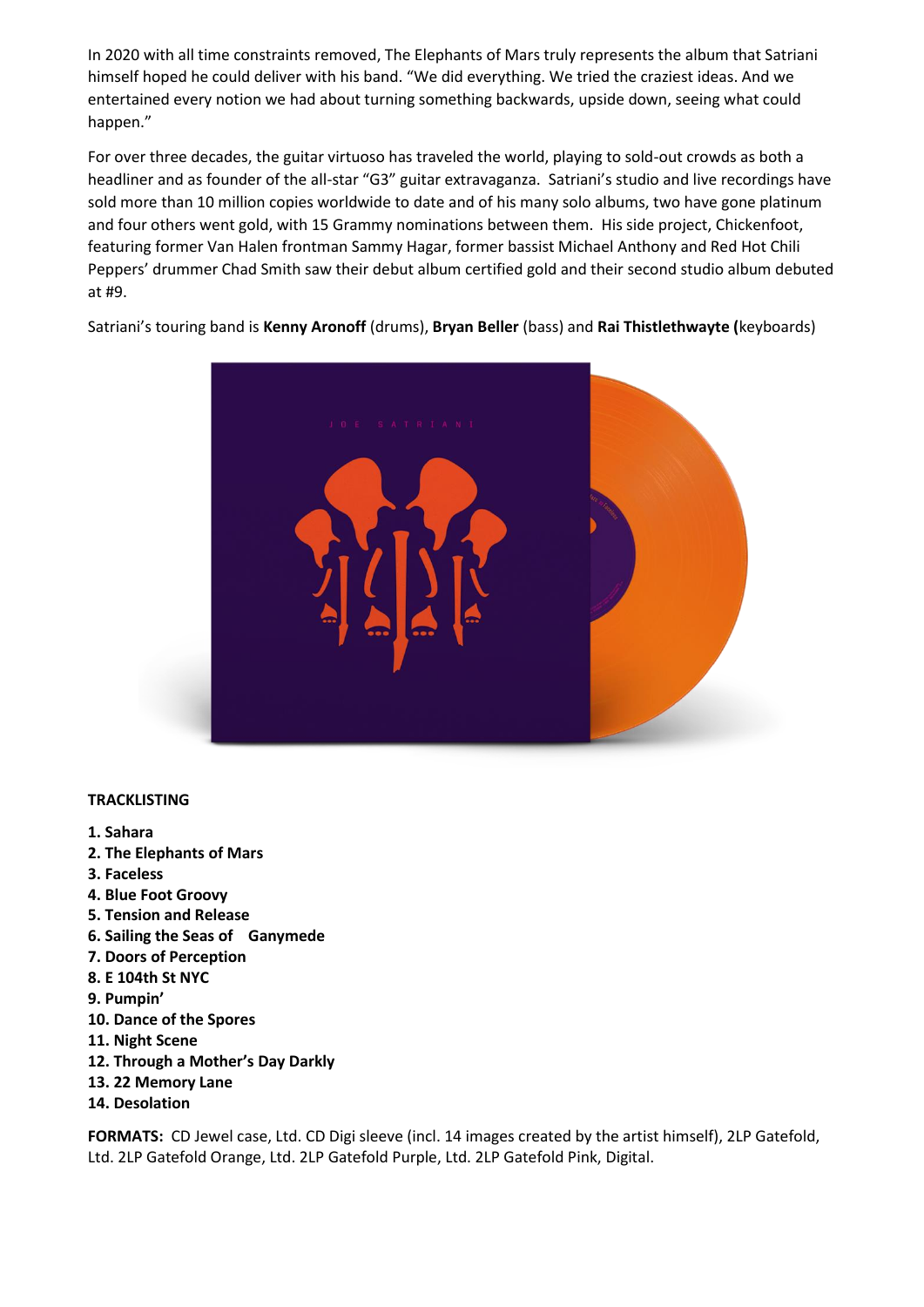### JOE SATRIANI



# JOE SATRIANI EARTH TOUR 2023

### TICKETS AVAILABLE FROM

[www.alttickets.com](http://www.alttickets.com/) [www.satriani.com](http://www.satriani.com/)

## Birmingham Symphony Hall

Friday 12 May 2023 **[Facebook](https://www.facebook.com/townhallsymphonyhall) | [Twitter](https://twitter.com/THSHbirmingham) | [Instagram](https://www.instagram.com/thsh_birmingham/) Broad Street, Birmingham, B1 2EA [www.thsh.co.uk](https://www.thsh.co.uk/)**

## Gateshead, Sage Hall 1 Saturday 13 May 2023

**[Facebook](https://www.facebook.com/sagegateshead) | [Twitter](https://twitter.com/sage_gateshead) | [Instagram](https://www.instagram.com/sage_gateshead/) St Mary's Square, Gateshead Quays, Gateshead, NE8 2JR [www.sagegateshead.com](http://www.sagegateshead.com/)**

### Manchester, Bridgewater Hall Sunday 14 May 2023

**[Facebook](https://www.facebook.com/TheBridgewaterHall/) | [Twitter](https://twitter.com/BridgewaterHall) | [Instagram](https://www.instagram.com/bridgewaterhall/) Lower Mosley Street, Manchester, M2 3WS [www.bridgewater-hall.co.uk](https://www.bridgewater-hall.co.uk/)**

> Glasgow, O2 Academy Monday 15 May 2023